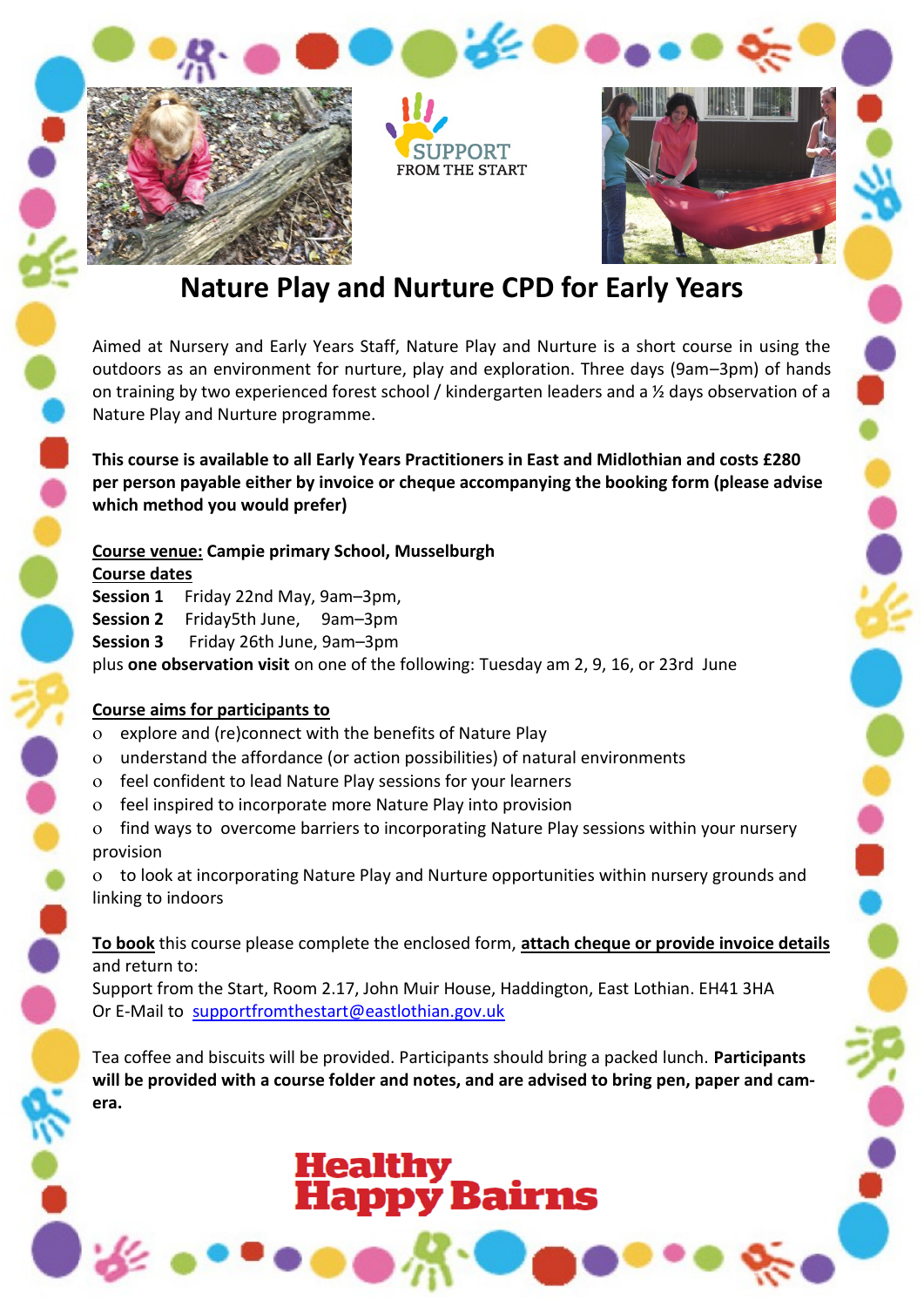

**Booking Form – Nature Play and Nurture East and Midlothian Summer 2015**

| Name:           |                |  |
|-----------------|----------------|--|
| <b>Address:</b> |                |  |
|                 |                |  |
| Postcode:       | Date of Birth: |  |
| Telephone:      | <b>Mobile:</b> |  |
| Email:          |                |  |

## **Contact email sharing:**

We offer to share your email with other course participants so that you can offer each other support and guidance during and beyond the course. Please delete as appropriate below. **Please do / do not share my email.** 

**Do you have any particular learning needs? Yes/No Please tell us about them here:**

#### **Photo permissions**

We use photographs as part of the training process and to share our practice via our website. Please delete as appropriate below.

I do / do not consent to the use of photographs within training.

I do /do not consent to the use of photographs on our practice sharing website.

## **Declaration:**

- 1. I have completed a medical consent form and know of no medical reason why I should not undertake outdoor woodland activities.
- 2. I will ensure I have appropriate clothing and footwear for the outdoors.
- 3. I understand that lunch is not provided and will bring my own.

Signed: ……………………………………………………… Date: ………………………………………..

# Healthy<br><mark>Happy Bairn</mark>s